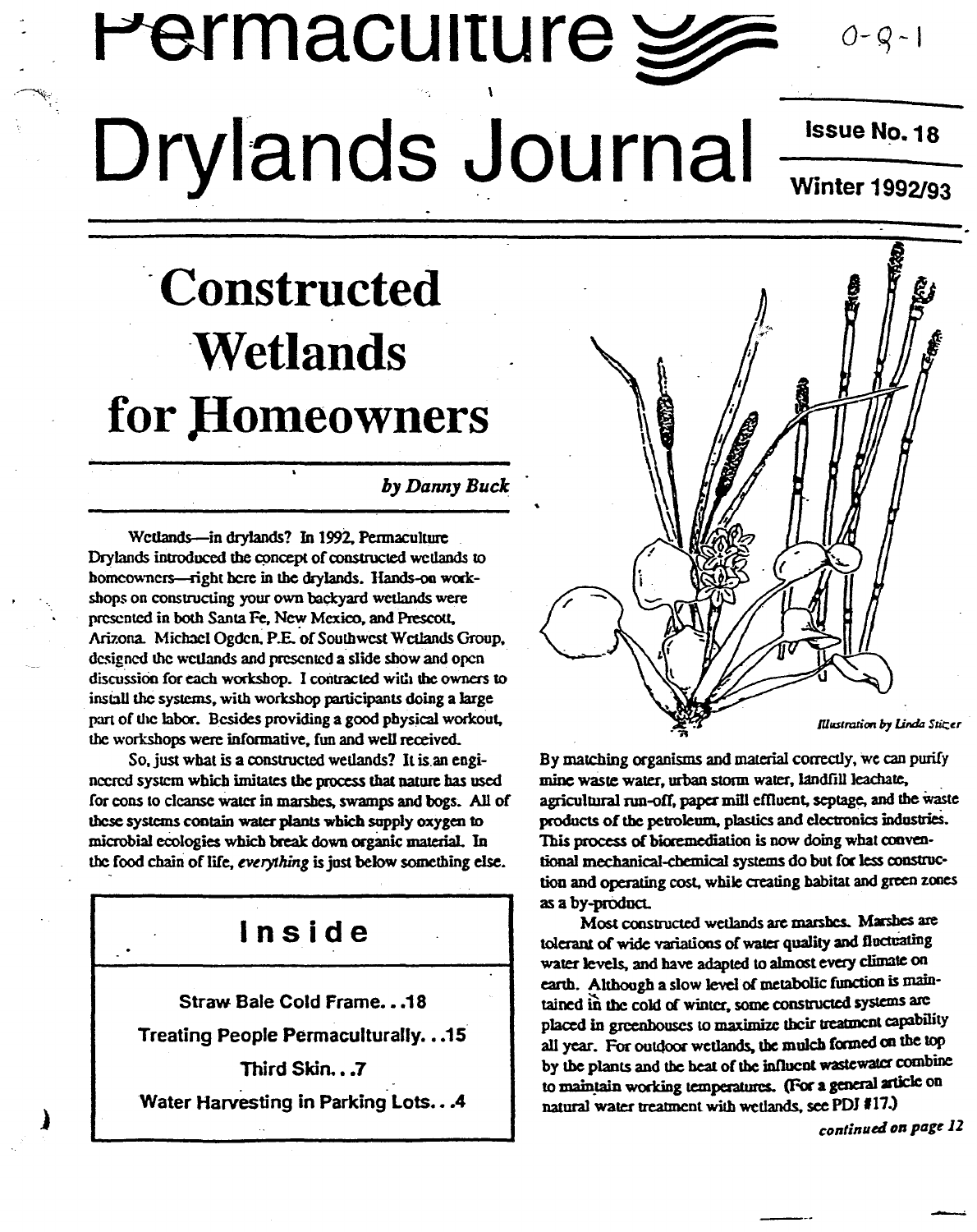# $\textbf{Wetlands}_{\textit{confinated from page 1}}$

The two systems presented in our workshops were for sewage treatment on single family residences. The basic system starts with a traditional septic tank to remove the solids and perform a primary treatment with anaerobic organisms. The effluent then passes through the constructed wetland for secondary treatment, with both aerobic and anaerobic action (see illustration, page 13). The yield is an effluent meeting Arizona and New Mexico state regulations for irrigation water and/or subsurface discharge.

What would have been wastewated now has a variety of uses: it can go back into the ground via a drain field to recharge the aquifer; it can feed into a fishpond or fountain; or it can be used for irrigation. Although theoretically clean at this point, it is conservatively recommended that it be used on non-vegetable crops. These crops can include forage, windbreaks and fruit and nut trees. A disinfecting treatment using ultraviolet light will remove any remaining pathogens and almost all of the viruses, bringing it to drinking water quality. These systems make wonderful sense in that they allow the reuse or recycling of "wastewater," they prevent contamination of ground and surface water, and they provide increased percolation through soils of low permeability. This last benefit is due to the fact that the cleaner water will not clog up the soil or other medium as the effluent straight from a septic tank will.

The variables involved in the design of a wetland sewage treatment system are: organic loading, daily water usage, average winter temperatures, and average humidity. The system also must be sized for extreme conditions (maximal influent, minimal ambient temperature, and minimal plant and microbe activity). Although some rules of thumb are evolving (each of our designs were approximately 600 square feet of treatment area), at this stage in the evolution of the science, it is highly recommended that professional engines ing be done on each individual system. This service is available at a reasonable cost and is a necessity in dealing state and local regulators, who usually require design calculations and the stamp of a registered civil engineer. An engineer's presence in discussions regarding permitting can facilitate the process, as he or she can help the regulators learn about wetlands in the context of systems with which the regulators have more experience.

Once in place, a wetlands is dependent upon a definite level of awareness on the homeowner's part as to what goes down their drain. Solvents, chlorine and some herbicides and insecticides may kill off some organisms which are vital to efficient treatment. The real maintenance required for these systems is avoiding highly toxic chemicals. As all but the very fine solids are captured by the septic tank, and all of the large molecules are organically broken down and reconstructed (see Water Ouality Data below), a well constructed and maintained system will last for decades. Some wetlands authorities have predicted they could last over a century. Also, as there is no surface water in these systems, some edge effects such as mosquito breeding do not occur--- nor are there any odors.

The simplest system is all gravity fed and is comprised of a home (or homes), a septic tank(s), the wetlands and a drainfield or pond. The influent to the wetland is free of sol and is dispersed across the width of the treatment area with header (perforated PVC) pipe. The treatment area is a submerged porous media, such as gravel, which provides ti surface area for the micro-organisms to grow onto. A minimal

## **Bioremediation vs. Conventional Treatment Systems**

#### **Advantages**

Low construction costs Low operating costs Energy efficient (solar) Consistent, reliable Simple operation Advanced treatment level Eliminates sludge and chemical handling Accepts load variations Attractive to wildlife Aesthetically pleasing More applicable to point source treatment

#### Disadvantages

Larger land area required Optimal design factors still evolving Engineers and regulators not familiar with technology

| <b>Typical Water Quality Data</b><br>Constructed Wetland Treating Septic Tank Effluen<br>(All numbers are parts per million) |                                       |       |
|------------------------------------------------------------------------------------------------------------------------------|---------------------------------------|-------|
|                                                                                                                              | $\mathbf{F}$ . The state $\mathbf{F}$ | . Out |
| ч.<br><b>BOD*</b>                                                                                                            | 140                                   | Ю     |
| Total suspended solids                                                                                                       | 140                                   |       |
| <b>Total Nitrogen</b>                                                                                                        | 30                                    | Ю     |

\* Biological Oxygen Demand (BOD) is a measurement of organic material in suspension and solution. It is the total amount of oxygen the material can absorb as it breaks dox.

#### Permaculture Drylands Journal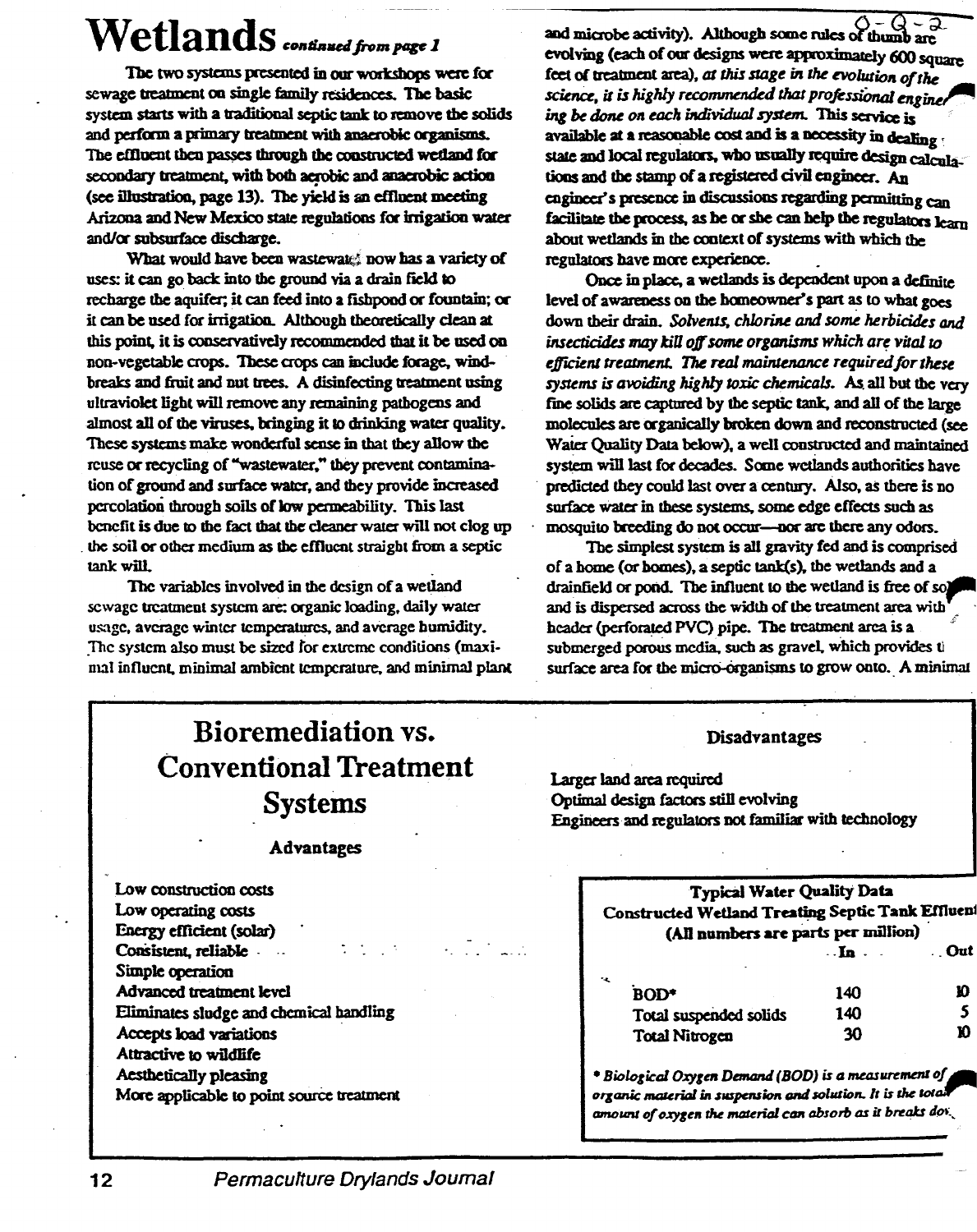### **Wetlands Species**

**Common Name** Horsetails **Cattails Rushes Bulrushes Sedges** Common Reed Water Hyacinth Duckweed

**Scientific Name** Equisetum spp. Typha spp. Juncus spp. Scirpus spp. Carex spp. Phragmites communis Eichhornia crassipes Wolfia spp., Lemna spp., Spirodela spp.

Although wetlands species can be obtained commercially through nurseries, many can be found in boggy, marshy areas near the wetlands site. Look in drainage ditches, irrigation ditches, stock ponds, marshes and cienegas in your area. Plant material obtained regionally is better adapted and more likely to survive both the stress of transplanting and the unique characteristics of your climate.

period of five days of meandering through the gravel will allow full treatment, delivering the effluent to a header collection pipe identical to the influent's. From here it flows into a level adjusting basin, which controls the wetland water level (about 2" below the surface of the gravel), then out to the drainfield or pond. The surface of the treatment area is planted with marsh plants, typically bulrush, cattail and reed. These are plants with varying root depth which pump oxygen via tubular stems and roots down into the treatment medium, allowing the necessary acrobic oxidation of contaminants. Other water plants may be added, including ornamentals.

If the site does not allow for gravity-flow, then pumps can be installed to help out at various points as needed. Pumps can assist water flow at the house (to the septic tank), at the septic tank (to the wetland), and at the adjustment basin (to either the drainfield or irrigation).

# **For Additional Informat**

#### Design and Engineering Services:

Southwest Wetlands Group, 1590 San Mateo Lane, Santa Fe, NM 87501.505-988-7453

#### **Installation Services:**

Living Structures, PO Box 6447, Santa Fe, NM 87502-6447, 505. 986-8225

#### **Information Sources:**

Wastewater Treatment Information Exchange Bulletin Board Service. National Small Flows Clearinghouse, West Virginia University Morgantown, WV 26506, 1-800-624-8301 Center for Environmental Research Information, 26 West Martin Luther King Dr., Cincinnati, OH 45268, 513-569-7562 The Regional Waste Department, Valley Resource Center, Tennessee Valley Authority, 2B Old City Hall Bldg., Knoxville, TN 37902, 615-632-6433 BRS, Inc., 8405 165th Avenue NE Suite #15, Redmond, WA 98052 206-833-8474

#### **Suggested Reading:**

Crites, Ronald W. et al. Constructed Wetlands and Aquatic Plant Systems for Municipal Wastewater Treatment, ISOPIA, Cincinnati, OH. 1988

Dinges, R. Natural Systems for Water Pollution Control. Van Nostrand Reinhold Co., NY. 1982

Hammer, D.A., ed. Constructed Wetlands for Wastewater Treatment. Lewis Publishers, Chelsea, MI, 1990.

Reed, Sherwood C., Chairman. Natural Systems for Wastewater Treatment Manual of Practice FD-16. Water Pollution Control Federation, Alexandria VA. 1990.

Reed, Sherwood C., Middlebrooks, E. Joe, Crites, Ronald W. Natural Systems for Waste Management and Treatment, McGraw-**Hill NY. 1988** 

Danny Buck is a contractor with many years of experience in traditional rock and earth construction, and, more recently, permaculture and constructed wetlands installation. He operates Living Structures, a general contracting and permaculture design firm.



Issue No. 18, Winter 1992/93